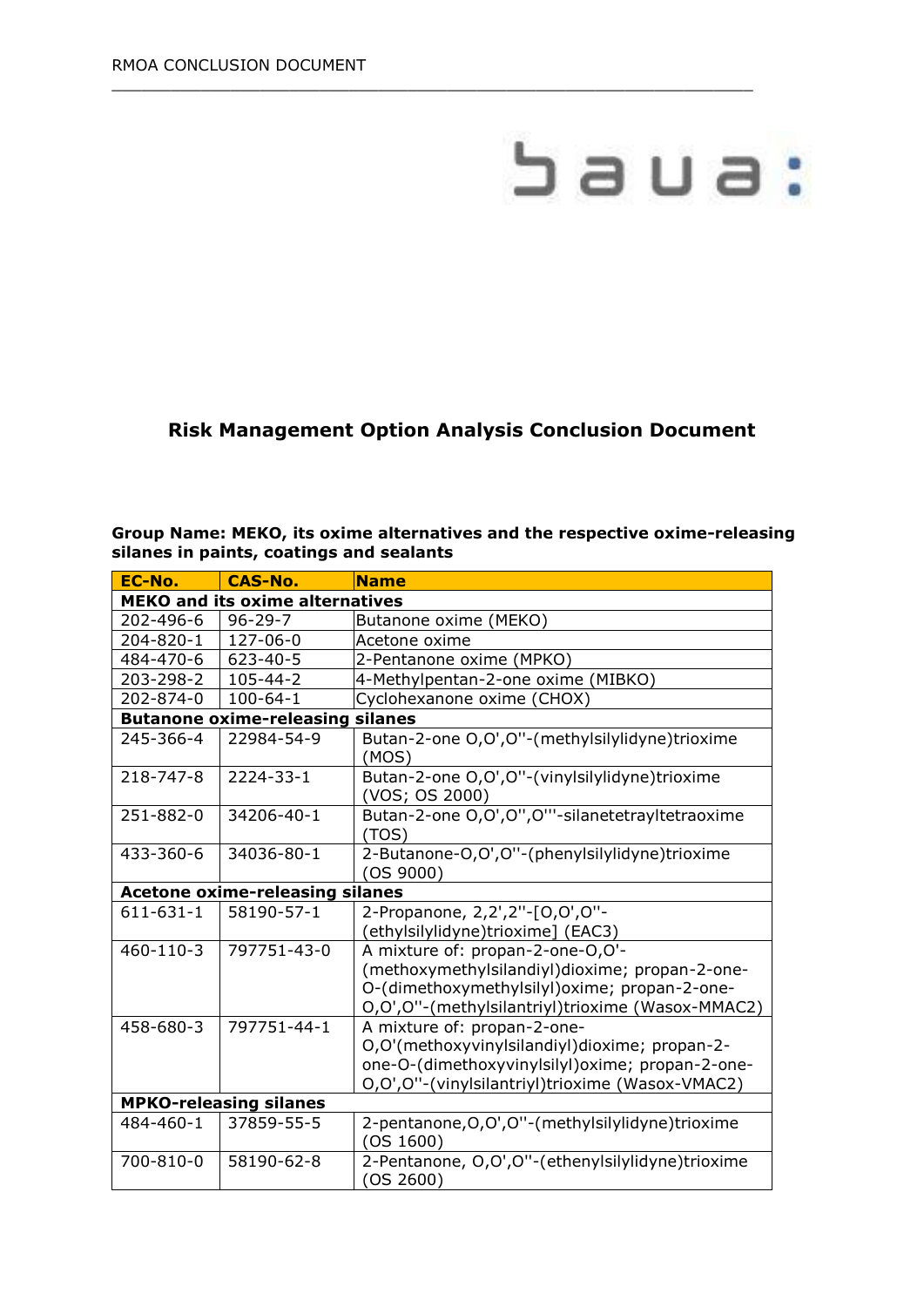| 700-833-6                      | 1170315-90-8                  | 2-Pentanone, O,O',O''-(phenylsilylidyne)trioxime<br>(OS 9600) |  |  |
|--------------------------------|-------------------------------|---------------------------------------------------------------|--|--|
| 942-139-8                      | 1170315-92-0                  | Pentan-2-one O,O',O",O"'-silanetetrayltetraoxime<br>(OS 3600) |  |  |
| <b>MIBKO-releasing silanes</b> |                               |                                                               |  |  |
|                                | $421 - 860 - 7$   156145-64-1 | 2-Pentanone-4methyl-, O, O', O"-                              |  |  |
|                                |                               | (ethenylsilylidyne)trioxime (OS 2200)                         |  |  |

 $\_$  , and the set of the set of the set of the set of the set of the set of the set of the set of the set of the set of the set of the set of the set of the set of the set of the set of the set of the set of the set of th

**Authority: German CA**

**Date: 15.07.2021**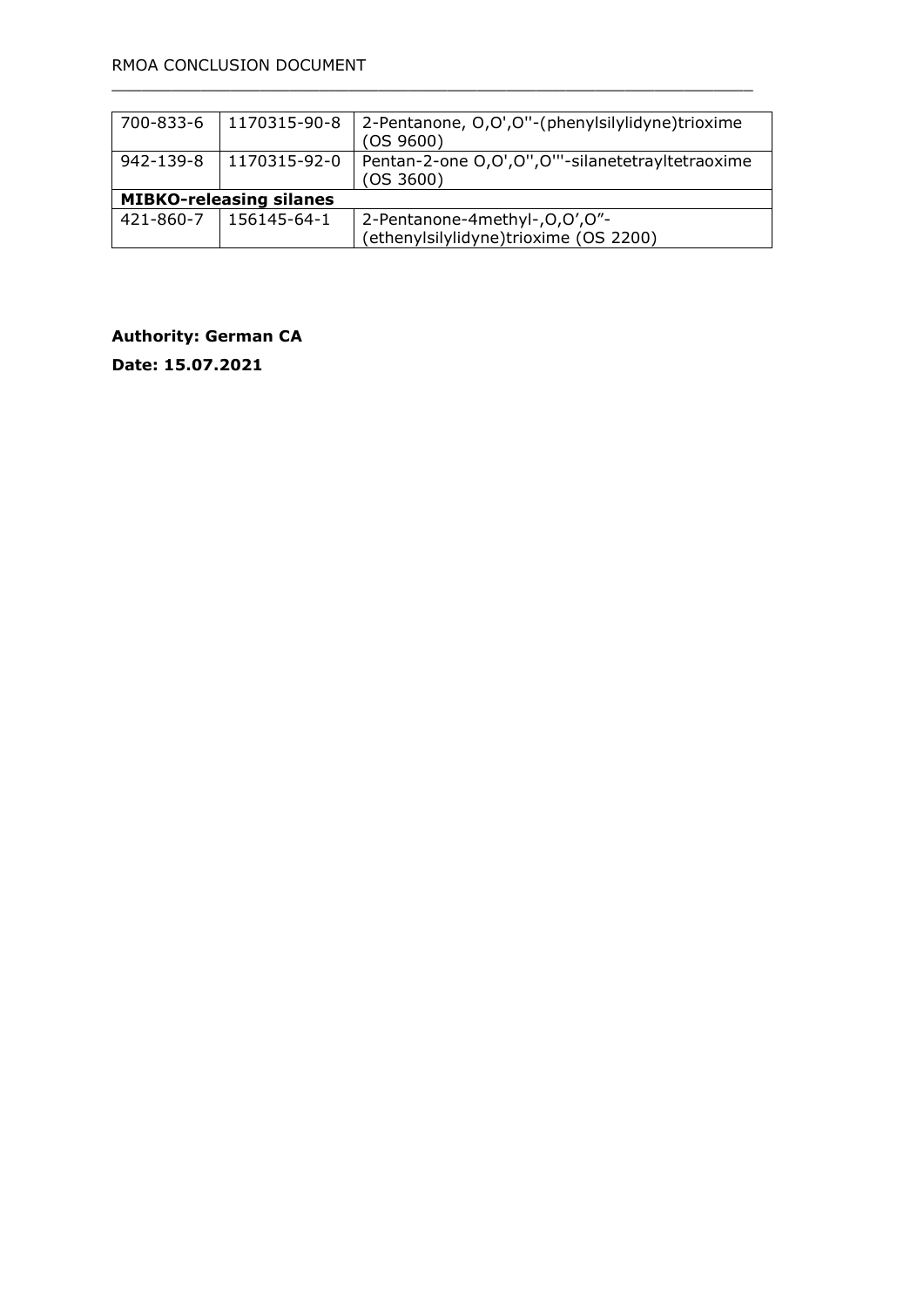#### **DISCLAIMER**

 $\_$  , and the set of the set of the set of the set of the set of the set of the set of the set of the set of the set of the set of the set of the set of the set of the set of the set of the set of the set of the set of th

The author does not accept any liability with regard to the use that may be made of the information contained in this document. Usage of the information remains under the sole responsibility of the user. Statements made or information contained in the document are without prejudice to any further regulatory work that ECHA or the Member States may initiate at a later stage. Risk Management Option Analyses and their conclusions are compiled on the basis of available information and may change in light of newly available information or further assessment.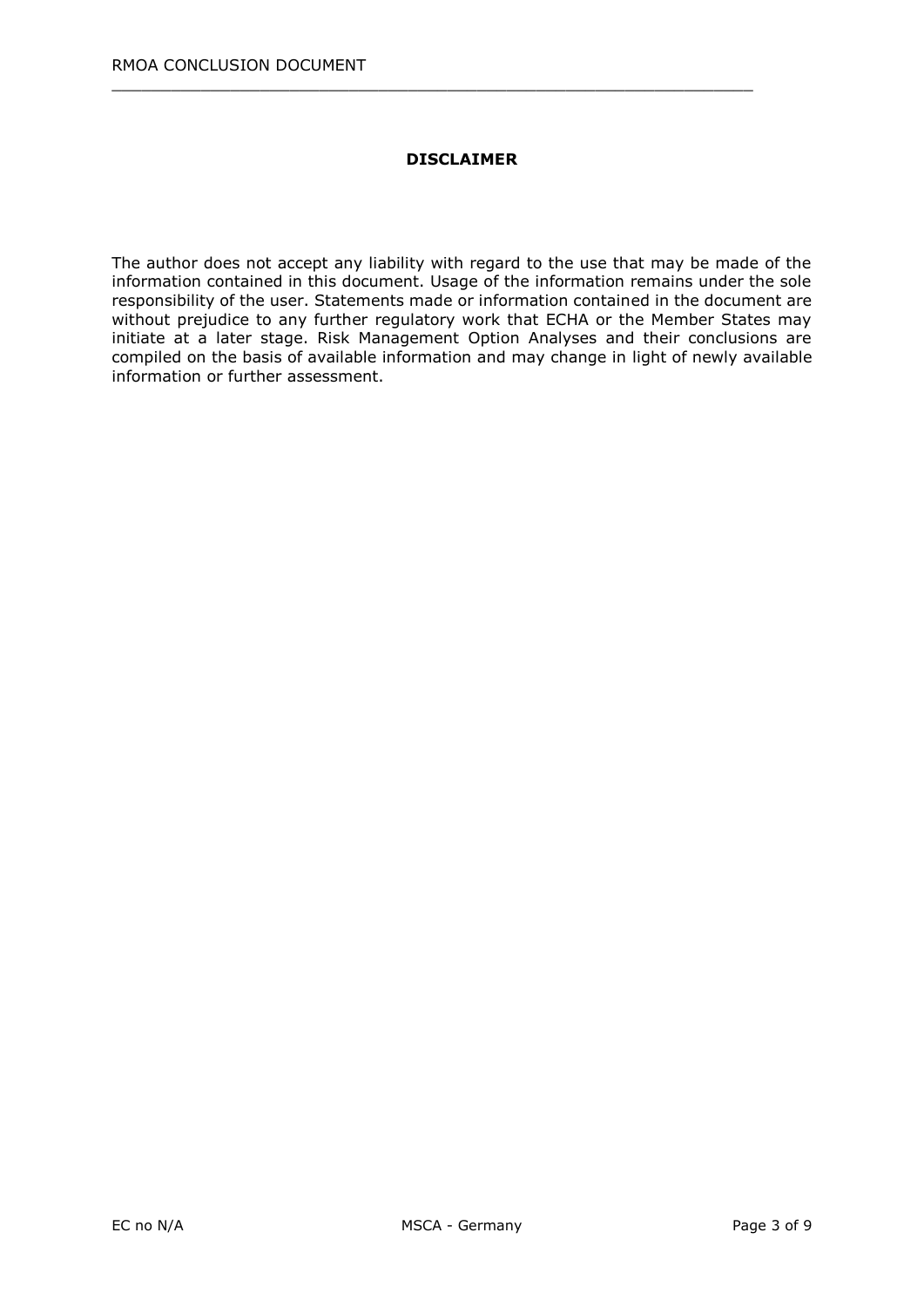# **Foreword**

The purpose of Risk Management Option analysis (RMOA) is to help authorities decide whether further regulatory risk management activities are required for a substance and to identify the most appropriate instrument to address a concern.

 $\_$  , and the set of the set of the set of the set of the set of the set of the set of the set of the set of the set of the set of the set of the set of the set of the set of the set of the set of the set of the set of th

RMOA is a voluntary step, i.e., it is not part of the processes as defined in the legislation. For authorities, documenting the RMOA allows the sharing of information and promoting early discussion, which helps lead to a common understanding on the action pursued. A Member State or ECHA (at the request of the Commission) can carry out this case-by-case analysis in order to assess whether further regulatory management measures are needed.

An RMOA can conclude that regulatory risk management at EU level is required for a substance (e.g. harmonised classification and labelling, Candidate List inclusion, restriction, other EU legislation) or that no regulatory action is required at EU level. Any subsequent regulatory processes under the REACH Regulation include consultation of interested parties and appropriate decision making involving Member State Competent Authorities and the European Commission as defined in REACH.

This Conclusion document provides the outcome of the RMOA carried out by the author authority. In this conclusion document, the authority considers how the available information collected on the substance can be used to conclude whether regulatory risk management activities are required for a substance and which is the most appropriate instrument to address a concern. With this Conclusion document the Commission, the competent authorities of the other Member States and stakeholders are informed of the considerations of the author authority. In case the author authority proposes in this conclusion document further regulatory risk management measures, this shall not be considered initiating those other measures or processes. Since this document only reflects the views of the author authority, it does not preclude Member States or the European Commission from considering or initiating regulatory risk management measures which they deem appropriate.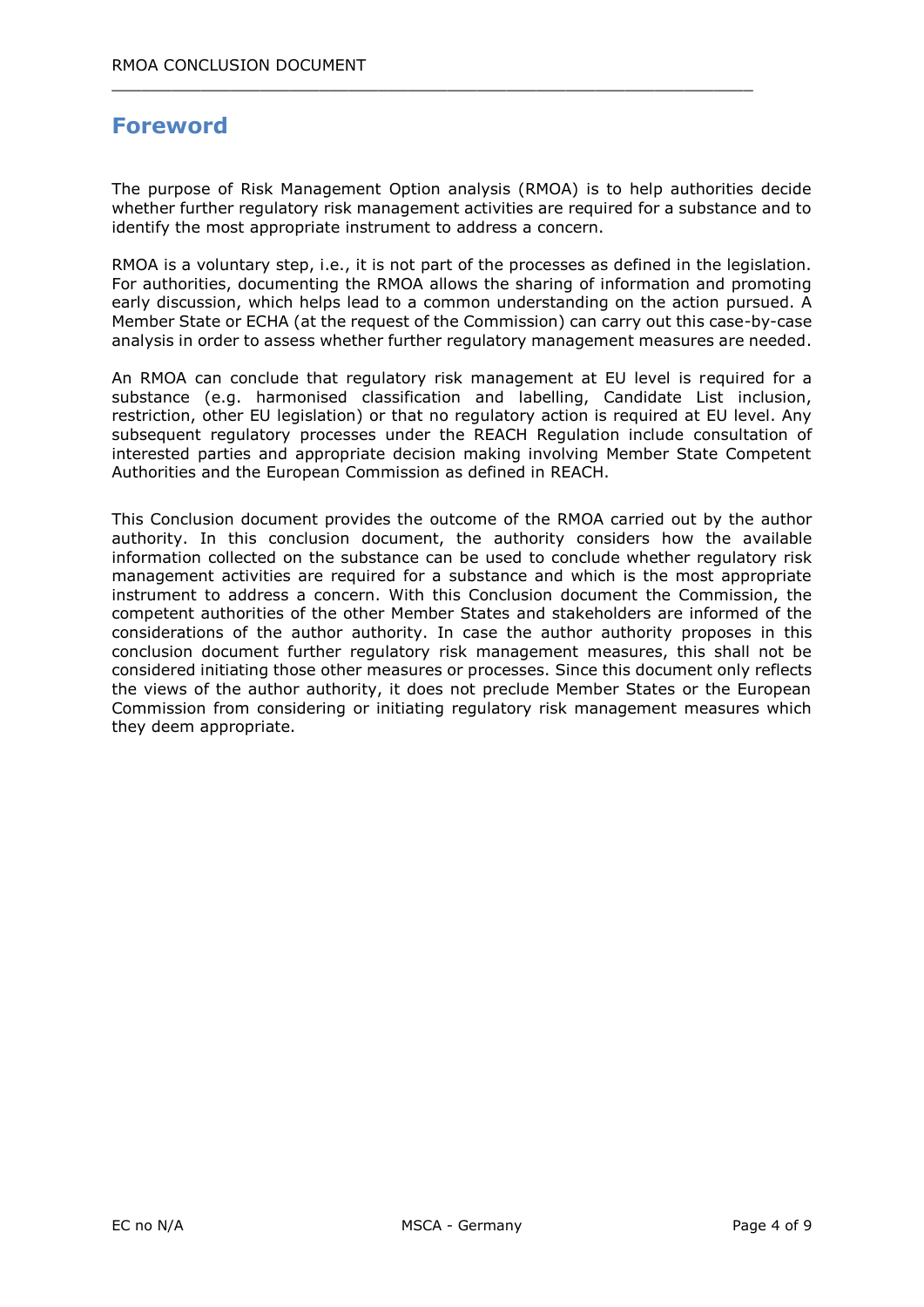## **1. OVERVIEW OF OTHER PROCESSES / EU LEGISLATION**

 $\_$  , and the set of the set of the set of the set of the set of the set of the set of the set of the set of the set of the set of the set of the set of the set of the set of the set of the set of the set of the set of th

#### **Butanone oxime (MEKO)**

MEKO was included in the CoRAP and the SEv by the German competent authority (German CA). The SEv was completed in 2014 and subsequently a CLH proposal was prepared by the German CA. On this basis, ECHA's Risk Assessment Committee (RAC) adopted an opinion to classify MEKO as Carc. 1B, H350, in September 2018. Furthermore, several additional endpoints were addressed in the RAC opinion, resulting in a proposal for harmonised classification of MEKO as Acute Tox. 3, H301; Acute Tox. 4, H312; Skin Sens. 1B, H317; Eye Dam. 1, H318; Skin Irrit. 2, H315; STOT SE 3, H336; STOT SE 1, H370 (upper respiratory tract) and STOT RE 2, H373 (blood system). The corresponding inclusion into Annex VI of the CLP Regulation entered into force with the 15<sup>th</sup> ATP of the CLP regulation in August 2020. It shall apply from 1 March 2022.

#### **Acetone oxime**

Acetone oxime was investigated in a SEv by the Austrian competent authority (Austrian CA) in 2016, with the outcome to initiate a CLH process for harmonised classification of the substance as Carc. 1B, H350, among other hazard classes. The Austrian CA submitted a first draft of a proposal for the harmonised classification of acetone oxime for Accordance Check on 21 December 2020. The Austrian CLH-Dossier for Acetone oxime has been resubmitted after Accordance Check on the  $8<sup>th</sup>$  of April, 2021. The public consultation started on 05.07.2021 and is open until 03.09.2021.

## **2-Pentanone oxime (MPKO), 4-methylpentan-2-one oxime (MIBKO), and cyclohexanone oxime (CHOX)**

MPKO, MIBKO, and CHOX are registered under REACH. So far, no EU processes were initiated for these substances.

#### **2. CONCLUSION OF RMOA**

This conclusion is based on the REACH and CLP data as well as other available relevant information taking into account the SVHC Roadmap to 2020, where appropriate.

| <b>Conclusions</b>                                | <b>Tick</b><br>box |
|---------------------------------------------------|--------------------|
| Need for follow-up regulatory action at EU level: |                    |
| Substance evaluation or compliance check          |                    |
| Harmonised classification and labelling           | x                  |
| Identification as SVHC (authorisation)            |                    |
| <b>Restriction under REACH</b>                    |                    |
| Other EU-wide regulatory measures                 |                    |
| Need for action other than EU regulatory action   |                    |
| No action needed at this time                     |                    |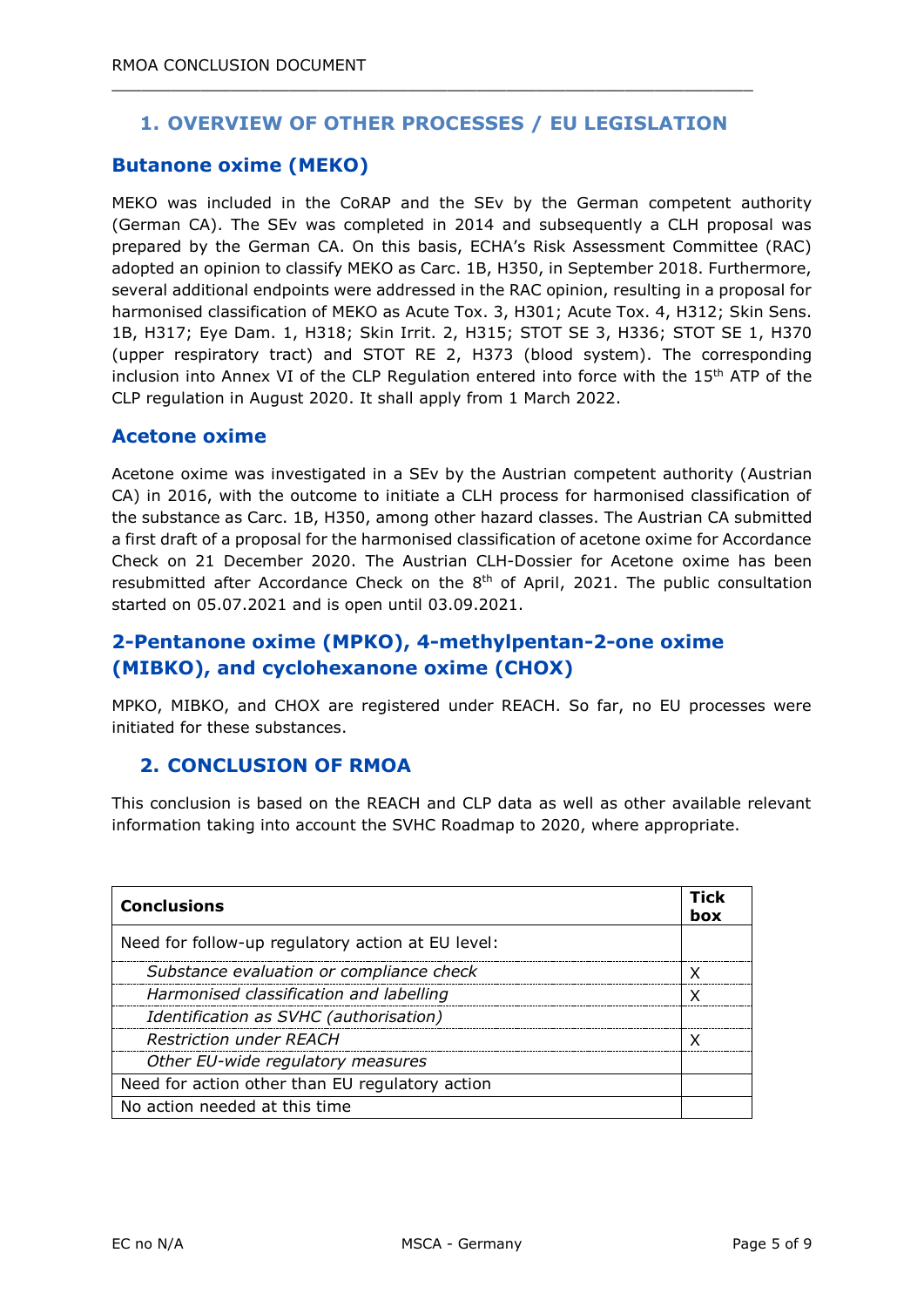## **3. NEED FOR FOLLOW-UP REGULATORY ACTION AT EU LEVEL**

 $\_$  , and the set of the set of the set of the set of the set of the set of the set of the set of the set of the set of the set of the set of the set of the set of the set of the set of the set of the set of the set of th

The identified group of oximes used in paints and coatings consists of five substances and their respective silane derivatives. At least one of those oximes, MEKO (and likely acetone oxime), exhibits hazardous properties fulfilling SVHC criteria. Moreover, there are widespread professional and consumer uses of these oximes and their silane derivatives in paints and coatings as well as in silicone sealants. Especially, exposure to oximes released from sealants poses a risk from applications for the professional user and for the consumer. For the three remaining, structurally and functionally related substances in this group, MIBKO, MPKO and CHOX, data is available indicating that STOT RE classification (and potentially classification for additional hazard classes) is warranted according to CLP. Furthermore, because of their use as alternatives for MEKO, the concern remains that these substances might pertain similar carcinogenic properties as MEKO, as it was already suggested for acetone oxime as well.

Possible regulatory options for all five substances and their silane derivatives are discussed in the following.

#### **3.1 Substance evaluation**

Substance evaluation (SEv) can give the opportunity to close data gaps and clarify uncertainties by requesting further information on the hazardous properties of the substance and subsequently performing a proper risk assessment.

There are indications from the public consultation that the longer alkyl chain length of the substances MPKO, MIBKO and CHOX might lead to a lower or even no carcinogenic potential. However, the German CA received no data to validate this information during the public consultation. On the contrary, the available data rather indicate that these three oximes exhibit a similar hazard pattern as MEKO at similar exposure levels, which warrant classification for STOT RE and potentially for carcinogenicity and other endpoints as well.

A SEv could be a measure to request the necessary information and clarify the carcinogenic properties of the alternative substances MPKO, MIBKO and CHOX. Currently, however, the German CA is of the opinion that requesting the necessary data to clarify the carcinogenic concern (i.e. chronic animal studies with each of the substances) for MIBKO and CHOX is not proportional, when considering the rather low tonnage band at which MIBKO and CHOX are registered. Thus, currently SEv is not envisaged for these two oximes. In contrast to this, MPKO is registered at an aggregated tonnage of >1000 tpa, which is indicative of MPKO currently being the main substitute for MEKO (and acetone oxime). Thus, SEv is considered the next relevant action for MPKO, in order to gain vital information on its carcinogenic potential. The tonnage bands of the other substances, MIBKO and CHOX, are monitored closely. In case the tonnage band of any of these two substances will increase significantly (e.g. due to substitution of MEKO), the German CA reserves its right to reassess the data and to reconsider SEv as an option for these two substances as well.

## **3.2 Harmonised classification and labelling**

Harmonised classification, especially regarding CMR properties, can have direct effects for the use of hazardous substances at the workplace and for the use by consumers.

The entry of MEKO in Annex VI of CLP as Carc. 1B, H350 (which will apply as of March 2022), triggers classification and labelling obligations for mixtures containing the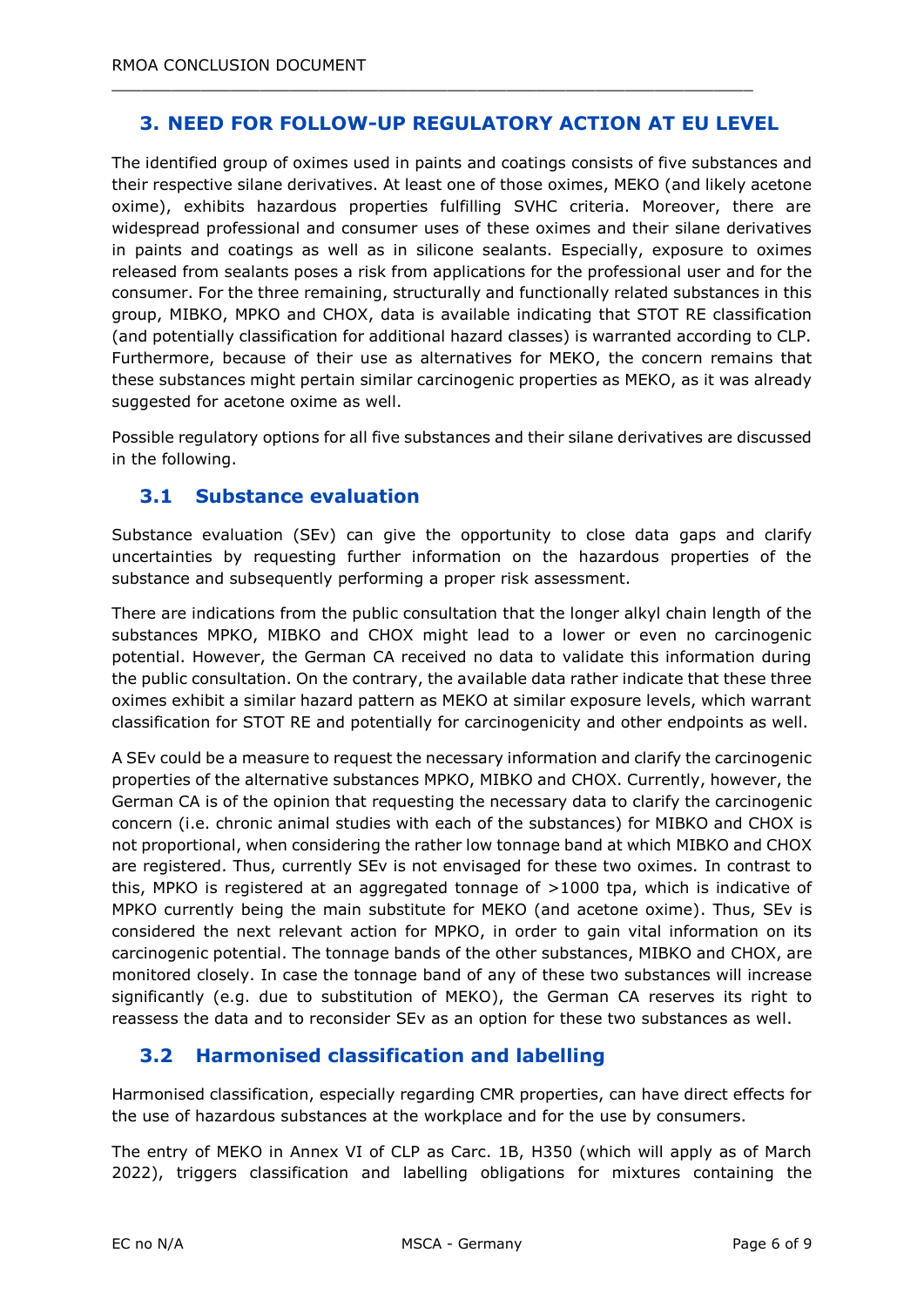substance in concentrations of more than 0.1 %. The same would apply for acetone oxime if it was classified accordingly. Similarly, the German CA intends to prepare CLH proposals for MEKO-releasing silanes as Carc. 1B due to the release of the carcinogenic oxime, MEKO. Accordingly, the German CA intends to propose the identical harmonised classification that will be decided for acetone oxime in the near future for the acetone oxime-releasing silanes.

 $\_$  , and the set of the set of the set of the set of the set of the set of the set of the set of the set of the set of the set of the set of the set of the set of the set of the set of the set of the set of the set of th

Regarding the other three oximes, MPKO, CHOX and MIBKO, the available toxicological information for these substances per se is considered insufficient to conclude on their carcinogenic properties in order to be able to propose an equivalent harmonised classification as for MEKO or acetone oxime, i.e. Carc. 1B, H350. However, these oximes appear to have similar effects on the haematopoietic system when compared to MEKO and acetone oxime, respectively. The German CA, therefore, intends to assess within the planned SEv, whether a subsequent harmonised classification of MPKO for the hazard class STOT RE and potentially also other hazard classes (including STOT SE 1/2, H370/371; STOT SE 3, H336) could be successful. Additionally, during the SEv the German CA intends to assess whether a harmonised classification of MPKO with regard to its assumed carcinogenic properties may be reasonable (e.g. classification as Carc. 1B, H350). For the other two oximes, MIBKO and CHOX, outcomes of the SEv for MPKO will be awaited, in order to consider appropriate relevant (regulatory) actions, e.g. additional SEv or the preparation of CLH dossiers. Potential risks from MPKO-, and MIBKO-releasing silanes due to oral and dermal exposure will be addressed in more detail in a follow-up RMOA. However, if the respective oximes were classified as (suspected) carcinogens, respective classification of their silane derivatives would be aspired, too.

## **3.3 Identification as a substance of very high concern, SVHC (first step towards authorisation)**

At least one oxime, namely MEKO, meets the criteria for identification as SVHC according to Art. 57a. Acetone oxime might fulfil this criterion as well, if the proposal for harmonised classification by the Austrian CA is confirmed by RAC. So far, the other three oximes, MIBKO, MPKO and CHOX, do not formally meet any SVHC criteria at present.

The release of oximes such as MEKO from silicone-sealants, which was identified in this RMOA as a potential risk for workers and consumers, would not fall under the scope of authorisation of MEKO itself, but would imply additional, individual SVHC identification and authorisation processes.

Authorisation of MEKO is seen as a disproportionate regulatory measure at the moment. The German CA will revisit this option after confirmation of the carcinogenic potential of the other oximes and respective oxime-releasing silanes by harmonised classification.

## **3.4 Restriction under REACH**

In this RMOA, the German CA has identified risks for the worker and the consumer, especially regarding the use of silicone-sealants: Release of MEKO from silicone-sealants poses a risk to workers, exceeding existing national limit values at the workplace (in Germany). Moreover, continuous release of MEKO over a longer period of time (range of days/weeks) after application raises a major concern regarding consumer safety. The identified risks would require regulatory action on a Union-wide level.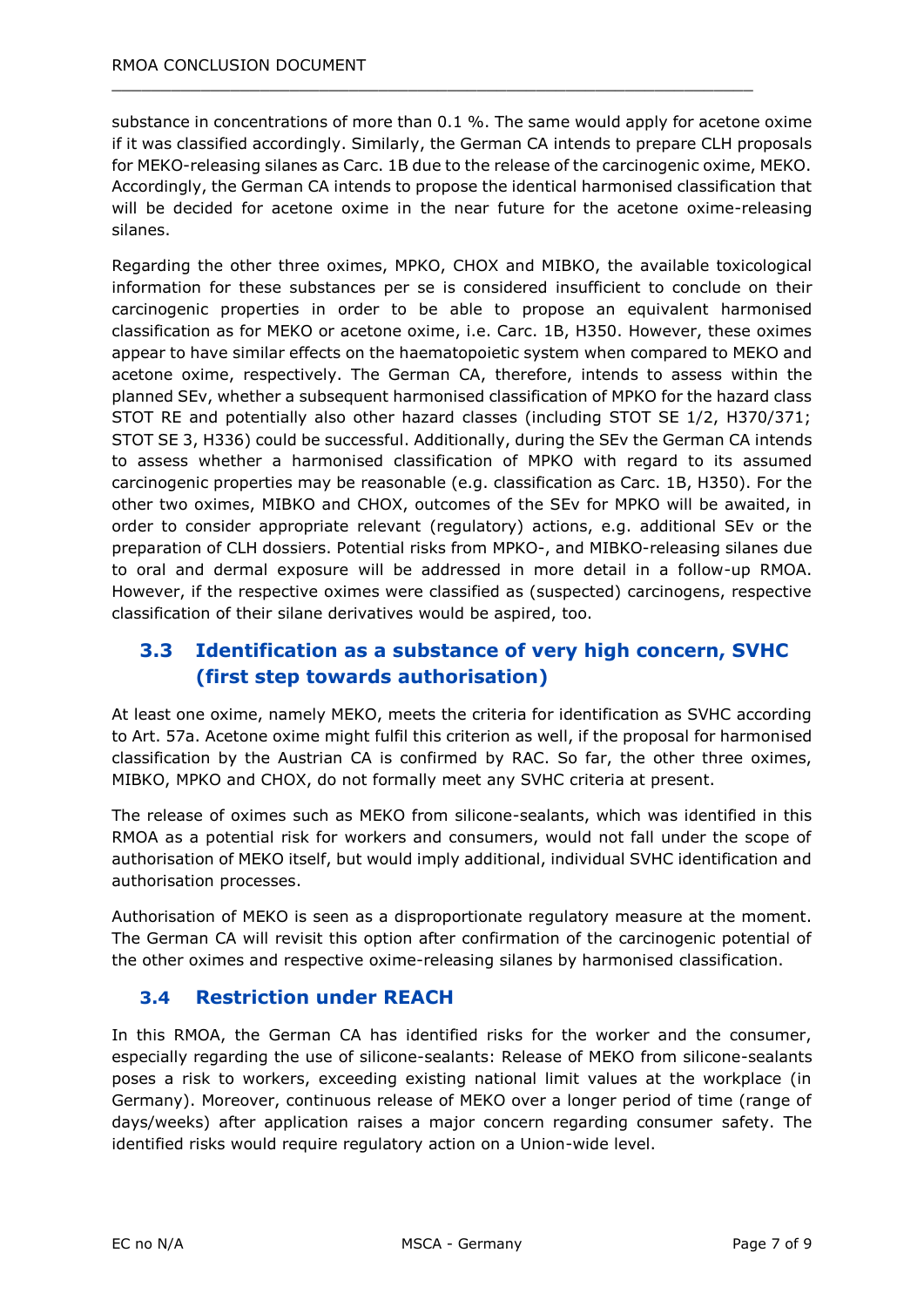A restriction under REACH could efficiently address the risks of released MEKO and other carcinogenic oximes and respective oxime-releasers from silicone-sealants in order to protect workers and bystanders (consumers) equally. Similarly, restricting the use of MEKO and other carcinogenic oximes as well as their silane derivatives in paints and coatings would provide a Union-wide, harmonised safety level for workers. Thus, a restriction could address the two specific uses, where MEKO and alternative oximes are applied/used directly or are released by silane compounds through hydrolysis.

 $\_$  , and the set of the set of the set of the set of the set of the set of the set of the set of the set of the set of the set of the set of the set of the set of the set of the set of the set of the set of the set of th

Further details and conditions of a restriction, e.g. alternatives and the socioeconomic impact, need to be carefully weighed to adequately consider the protection aims regarding both, workers and consumers.

At present, the German CA considers a restriction under REACH as an appropriate regulatory measure. A restriction could address the identified risks for workers from the use of MEKO and MEKO-releasers, as well as other oximes and their respective oximereleasers that may be classified as carcinogens in the future.

## **3.5 Other Union-wide regulatory measures**

Derivation of a binding occupational exposure limit value (BOELV) under the Carcinogens and Mutagens Directive (CMD)

Fulfilling the criteria as carcinogen, MEKO falls under the CMD. Thus, derivation of a European harmonised binding occupational exposure limit value (BOELV) could be warranted.

Derivation of a BOELV may draw greater attention to this problem at the workplace in a Union-wide manner. However, it can be expected that the use of other oximes as substitutes will increase even after setting a BOELV for MEKO. Because of their structural similarity it might even be possible that these oximes can be used together in the same mixture. As not only MEKO is in the focus for the need of regulation, a group approach addressing the other oximes as well would be necessary.

The other oximes currently do not fulfil the criteria to fall under the CMD, as they do not have a harmonised classification as Carc. or Muta., Category 1 A/B. At present, the data basis is not sufficient for derivation of acceptable cancer risk levels. Therefore, the German CA does not consider a BOELV setting as efficient regulatory measure for the group of oximes and oxime-releasing silanes at present.

## **4. TENTATIVE PLAN FOR FOLLOW-UP ACTIONS IF NECESSARY**

Indication of a tentative plan is not a formal commitment by the authority. A commitment to prepare a REACH Annex XV dossier (SVHC, restrictions) and/or CLP Annex VI dossier should be made via the Registry of Intentions (ROI).

| <b>Follow-up action</b>                                                                               | Date for follow-up | Actor     |
|-------------------------------------------------------------------------------------------------------|--------------------|-----------|
| SEv for MPKO                                                                                          | 2022               | German CA |
| CLH proposal for MPKO,<br>MIBKO, cyclohexanone oxime<br>(depending on outcome of<br>SE <sub>v</sub> ) | Depending on SEv   | German CA |